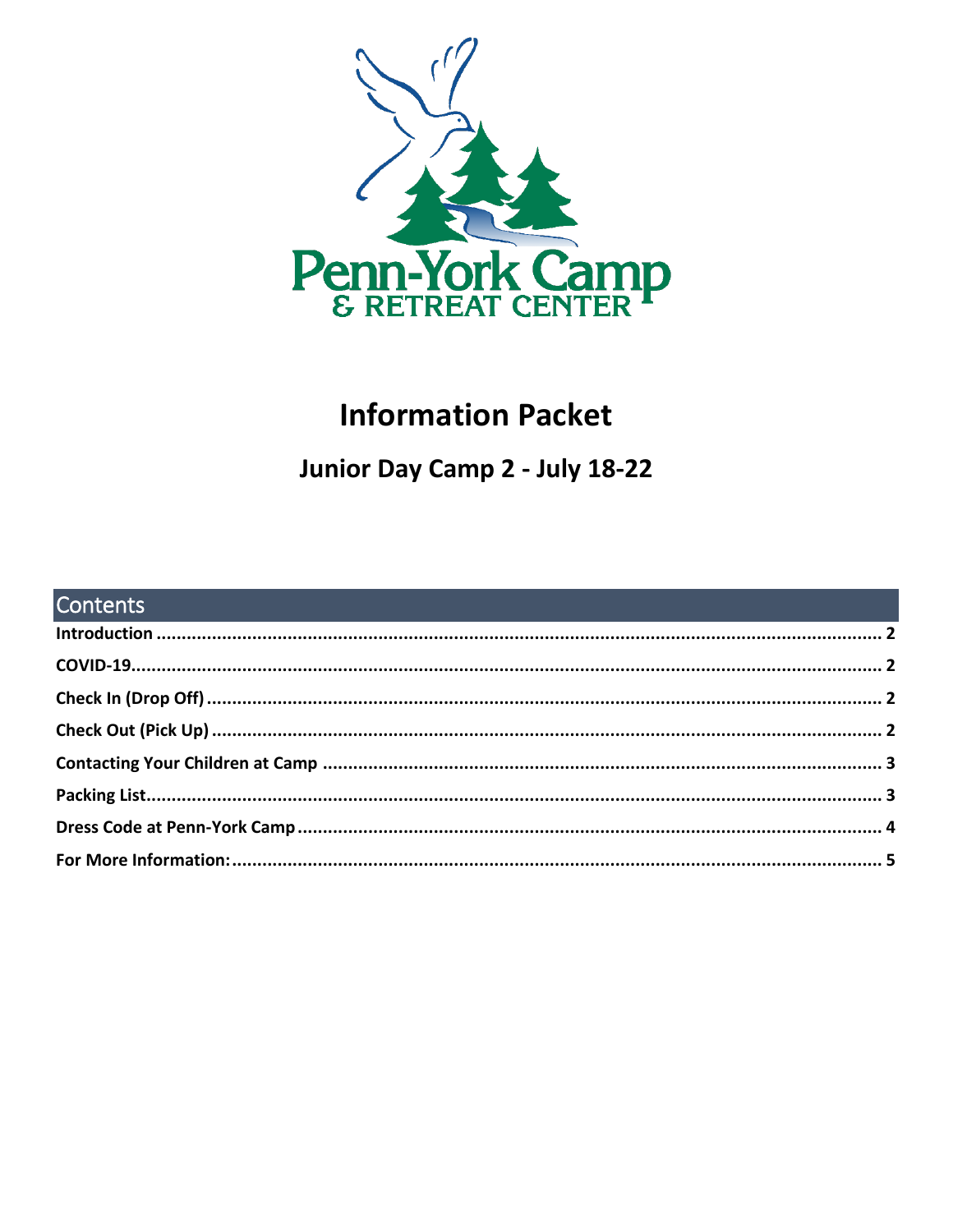## <span id="page-1-0"></span>**Introduction**

Greetings from Penn-York Camp,

We are looking forward to a great week of camp. Below you will find some basic information concerning camp here this summer. Please review this information, and if you have any questions, please contact us.

God Bless,

Crissie Office Manager

#### <span id="page-1-1"></span>COVID-19

We are intending to proceed with summer camp without any extra COVID-19 restrictions. We will continue to keep the camp cleaned and disinfected to our normal summer camp standards.

If something changes and we need to enact additional measures, we will send out that information to you at the time.

## <span id="page-1-2"></span>Check In (Drop Off)

Check in for **Junior Day Camp 2** is on **Monday, July 18 at 8:00 a.m.** All parents and campers should come to the **Camp Office** to check their child in for camp. Check in on Tuesday, Wednesday, Thursday, and Friday is also at 8 a.m. at the camp office.

**The "Medical Form and PYC Program Release Form" should be completed before arrival**. These forms are normally completed with registration or emailed to you right after registration. If you have not received these forms, please contact the PYC office.

## <span id="page-1-3"></span>Check Out (Pick Up)

Check out will begin at **4:30 p.m. at the camp office on Monday, Tuesday, Wednesday, and Thursday. Pick up on Friday will be at 6 p.m. at the Pavilion.**

Parents are asked to please not be early as it will interrupt scheduled activities. Parents can drive to the checkout location and our staff will walk you through the checkout process, which will include signing a release which will permit our staff to release your child to you. DO NOT go directly to your child's cabin as our staff are not permitted to release your child to you until you have signed the release.

If a person other than a parent/legal guardian will be picking the camper up, or if the camper will need to be picked up before the designated pick up time, then the parent should fill out the **"Pick Up – Release Form**" (located at the end of this info packet) and hand it in when you drop your child off for camp. If unforeseen circumstances make it so that you were not able to turn in the Pick Up – Release Form, call the office and explain the situation.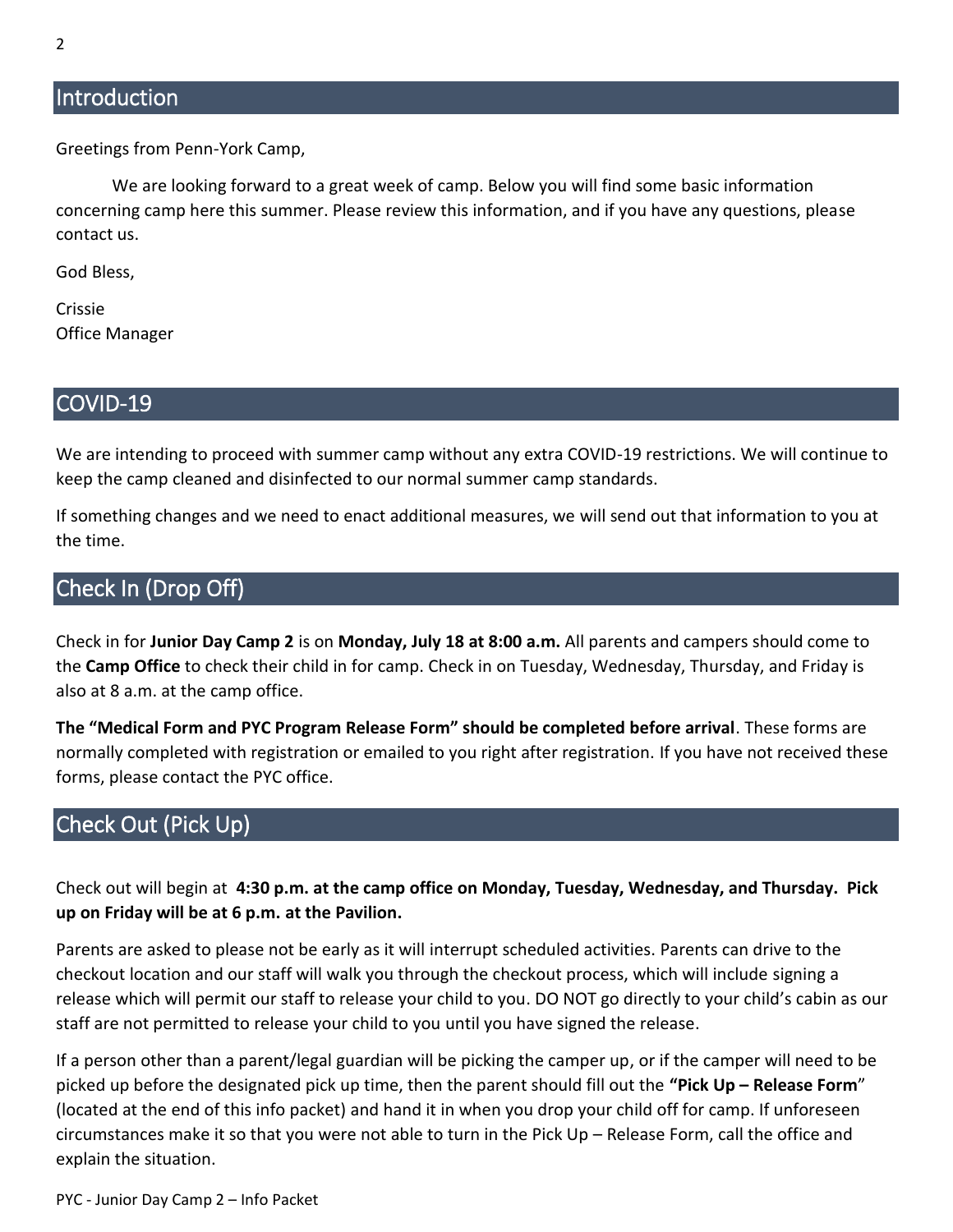## <span id="page-2-0"></span>Contacting Your Children at Camp

Parents are encouraged to write to their children while at Camp. A letter from home is often very encouraging to campers. There are two ways that a parent can do this. The first is by snail mail. If you contact your child by snail mail, we recommend that you send the letter before the week of camp starts, that way your child will be sure to receive the letter during their stay at Camp. To send mail to camp, use the following address.

Penn-York Camp Attn: *Camper's Name* 266 Northern Potter Rd. Ulysses, PA 16948

The second and faster method is to use email. To send your child an email at camp, send the email to [pennyork@pennyork.com](mailto:pennyork@pennyork.com) and put Attn: *Camper's Name* in the subject line. We will then print off the email and give it to your child.

*Please do not try to contact your children by phone.* The reason we ask this is because we have found that a phone call will often make a camper feel homesick. Therefore, we ask that parents do not call our office and ask to talk to their child. We know that this is a lot to ask, but please trust us; your child will have a great time, and we will contact you if there are any issues.

## <span id="page-2-1"></span>Packing List

#### **Packing List:**

- Outdoor Clothing
- Modest Swimsuit and Summer Wear\*
- Sleeping Bag or sheets and blankets (for quiet time)
- Pillow
- Shoes and Sandals
- Bible
- Personal Items
- Light Jacket
- Water-bottle
- Medications (Will be given to the health officer)

#### **You May Also Want To Bring:**

- Sheets for a single size mattress (for quiet time)
- Camera
- Flashlight
- Musical Instrument
- Bug Spray
- Sunscreen
- Hat
- Sunglasses
- Additional Spending Money (All campers start with a \$10 credit towards the camp store.)

PYC - Junior Day Camp 2 – Info Packet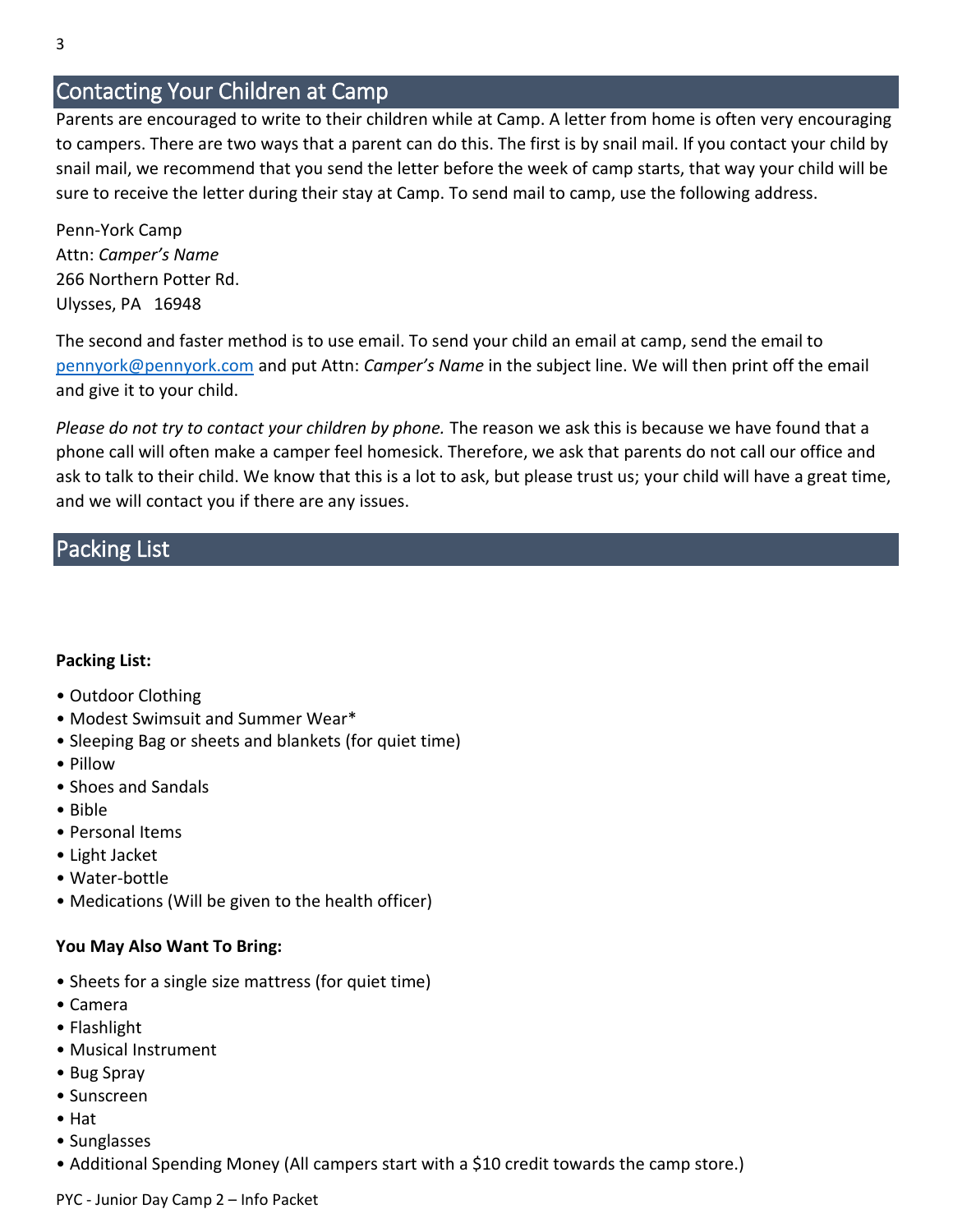#### **Do Not Bring:**

- Any type of electronic storage device that plays music or accesses the internet (iPods or MP3 players)
- Cell Phones
- Laptops
- Other Electronic Entertainment Gear
- Tobacco
- Alcohol
- Drugs
- Pornography

• Weapons (Penn-York Camp does allow campers to bring knives. However, campers cannot bring a knife with a blade length of over 4 inches.)

# <span id="page-3-0"></span>Dress Code at Penn-York Camp

- Modesty the Penn-York Definition: Penn-York Camp encourages campers to dress modestly, consistent with the instructions provided in 1 Timothy 2:9. Practically applied, shorts should be mid-thigh or longer, tank tops are permitted if not low cut at the neckline. Camis and spaghetti straps are not allowed. Underwear, cleavage, bras, and tummies should not be exposed. Immodest swimwear will require a cover up such as a dark t-shirt and/or shorts. Camp staff will provide counsel and suggestions pertaining to modesty, and if necessary will require campers to change.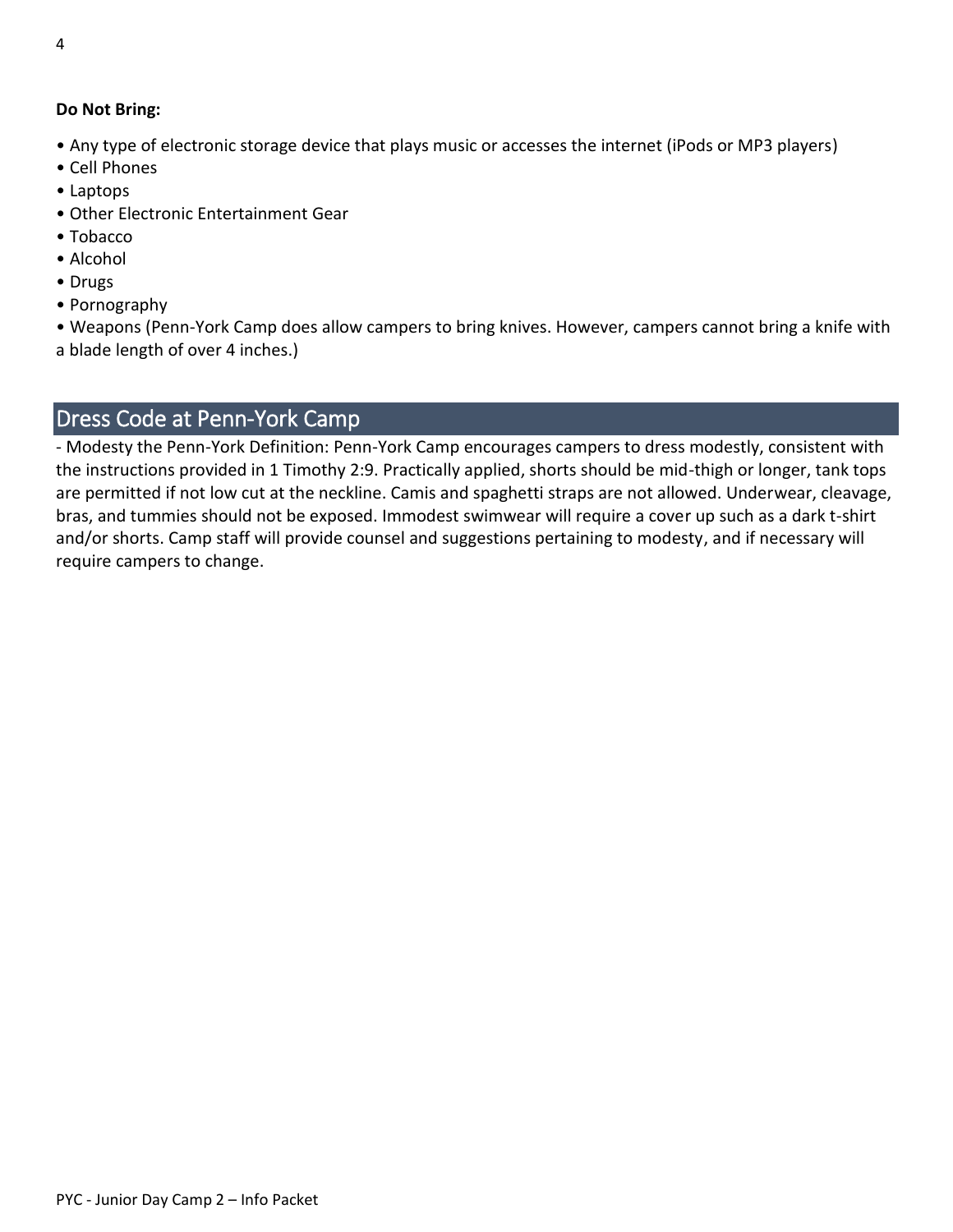## <span id="page-4-0"></span>For More Information:

Go to our website [www.pennyork.com,](http://www.pennyork.com/) hover your mouse over the "Summer Camp" tab and click on "Summer Camp FAQ." There you will find some additional info concerning our summer camps.

Or

Feel free to call us. We are in the office Monday – Friday from 8:00 a.m. till 4:00 p.m. We would be glad to answer your questions.